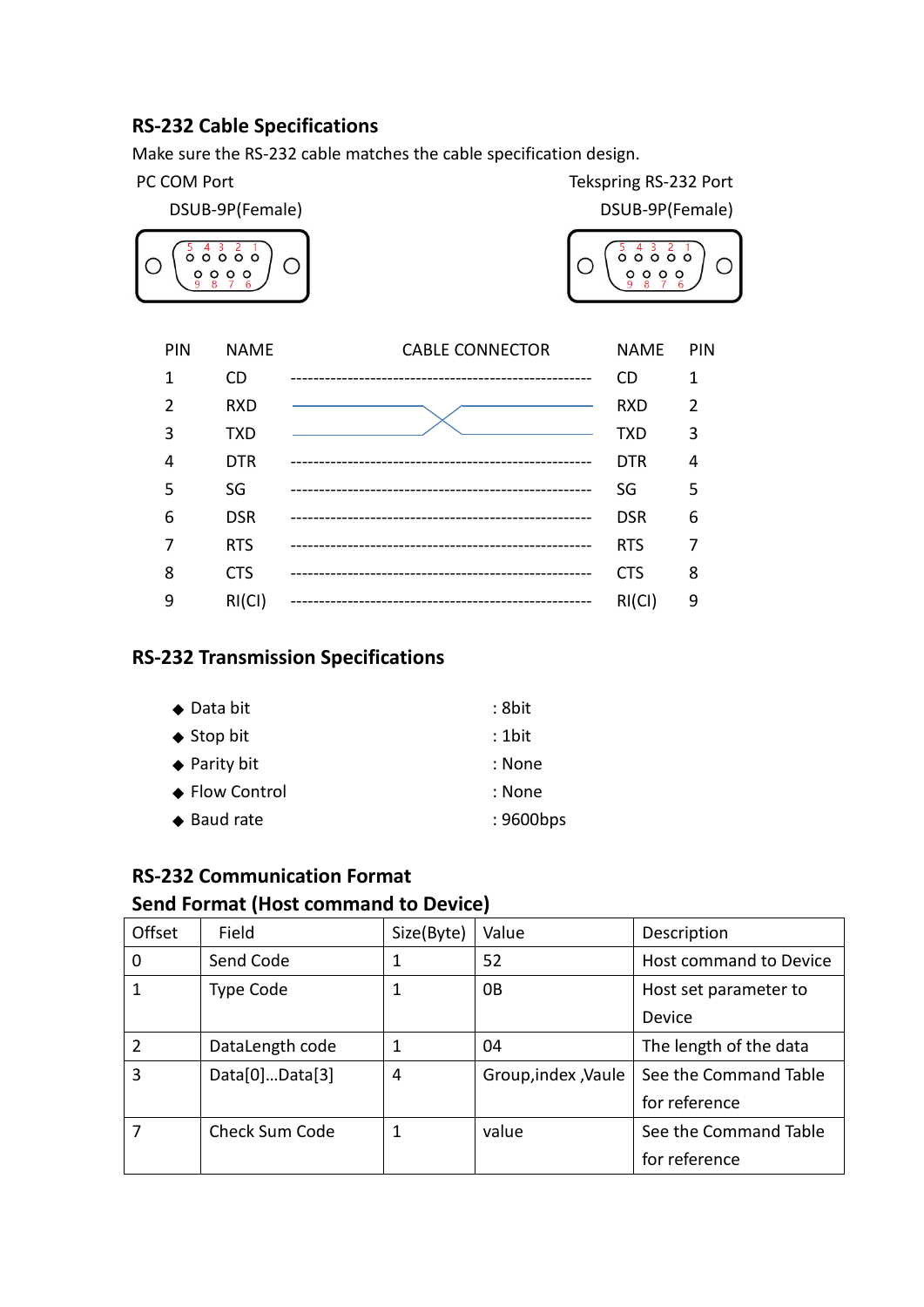### **Send Format (Device return to Host)**

| Offset         | Field                 | Size(Byte) | Value          | Description               |
|----------------|-----------------------|------------|----------------|---------------------------|
| 0              | Receive Code          | 1          | 53             | Device return to Host     |
|                | Type Code             | 1          | <sub>0</sub> C | Device return to Host     |
| $\overline{2}$ | DataLength code       | 1          | 04             | The length of the data    |
| 3              | Data[0]Data[3]        | 4          | Data[0]:80     | If send code OK           |
|                |                       |            | Data[1]:00     | Data[3]:01                |
|                |                       |            | Data[2]:00     | If send code Failed       |
|                |                       |            | Data[3]:Value  | Data[3]: 00               |
|                | <b>Check Sum Code</b> | 1          | value          | See the Command Table for |
|                |                       |            |                | reference                 |

Send Format: 52 + 0B + 04+ Data[0] + Data[1] + Data[2] + Data[3] + CheckSum Receive Format: 53 + 0C + 04+ 80 + 00 + 00 + Data[3] + CheckSum

Example one: Virtual Remote Key Function

Step one:

| Send      | : 52,0B,04,01,00,A1,01,04    | (ZOOM IN Key Down)                    |
|-----------|------------------------------|---------------------------------------|
| Receive   | : $53,0C,04,80,00,00,01, E4$ | (Check the send code is OK return 01) |
| Step two: |                              |                                       |
| Send      | : 52,0B,04,01,00,A1,00,03    | (ZOOM IN Key Up)                      |
| Receive   | : $53,0C,04,80,00,00,01, E4$ |                                       |
|           |                              |                                       |

When send the two codes, we do the ZOOM IN function.

| Example two: Setting Function |                           |                                    |  |  |
|-------------------------------|---------------------------|------------------------------------|--|--|
| Send                          | : 52,0B,04,40,01,03,02,A7 | (Command: Image Size 5M)           |  |  |
| Receive                       | : 52,0B,04,01,00,A1,01,04 | (Check the send code OK return 01) |  |  |

When send the code, we set the Image Size 5M function.

#### **RS-232 Send Command Table**

| Virtual the Remote Key | Code                    |
|------------------------|-------------------------|
| Power Key Down         | 52,0B,04,01,00,A0,01,03 |
| Power Key Up           | 52,0B,04,01,00,A0,00,03 |
| SNAP Key Down          | 52,0B,04,01,00,AD,01,10 |
| SNAP Key Up            | 52,0B,04,01,00,AD,00,0F |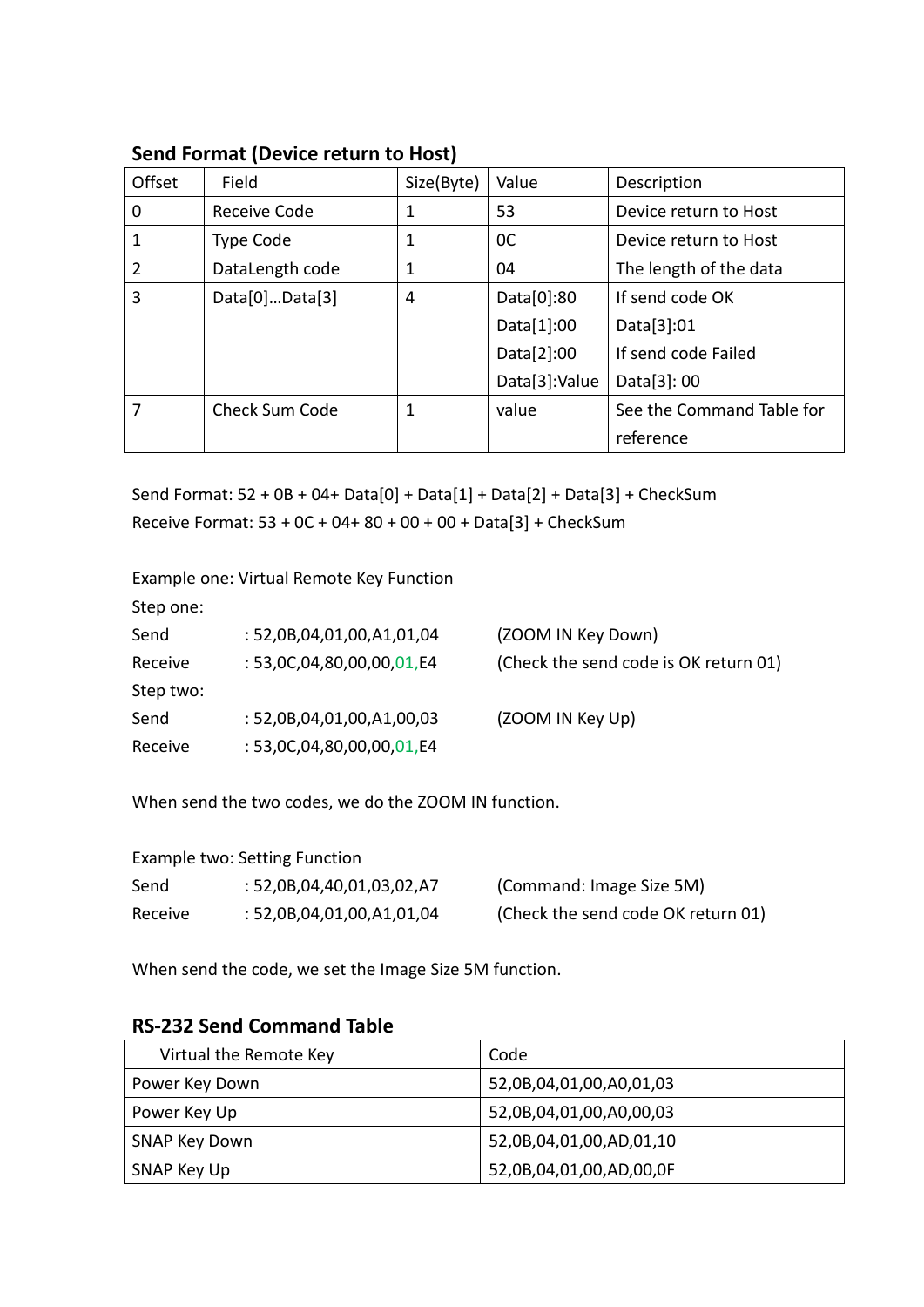| <b>RECORDING Key Down</b>  | 52,0B,04,01,00,AC,01,0F |  |  |
|----------------------------|-------------------------|--|--|
| RECORDING Key Up           | 52,0B,04,01,00,AC,00,0E |  |  |
| PLAYBACK Key Down          | 52,0B,04,01,00,AE,01,11 |  |  |
| PLAYBACK Key Up            | 52,0B,04,01,00,AE,00,10 |  |  |
| <b>BRIGHTNESS Key Down</b> | 52,0B,04,01,00,BD,01,20 |  |  |
| <b>BRIGHTNESS Key Up</b>   | 52,0B,04,01,00,BD,00,1F |  |  |
| <b>FREEZE Key Down</b>     | 52,0B,04,01,00,B3,01,16 |  |  |
| FREEZE Key Up              | 52,0B,04,01,00,B3,00,15 |  |  |
| <b>ICON Key Down</b>       | 52,0B,04,01,00,AF,01,12 |  |  |
| <b>ICON Key Up</b>         | 52,0B,04,01,00,AF,00,11 |  |  |
| <b>MENU Key Down</b>       | 52,0B,04,01,00,AA,01,0D |  |  |
| MENU Key Up                | 52,0B,04,01,00,AA,00,0C |  |  |
| FLIP Key Down              | 52,0B,04,01,00,B2,01,15 |  |  |
| FLIP Key Up                | 52,0B,04,01,00,B2,00,14 |  |  |
| UP Key Down                | 52,0B,04,01,00,A6,01,09 |  |  |
| UP Key Up                  | 52,0B,04,01,00,A6,00,08 |  |  |
| DOWN Key Down              | 52,0B,04,01,00,A7,01,0A |  |  |
| DOWN Key Up                | 52,0B,04,01,00,A7,00,09 |  |  |
| <b>LEFT Key Down</b>       | 52,0B,04,01,00,A8,01,0B |  |  |
| LEFT Key Up                | 52,0B,04,01,00,A8,00,0A |  |  |
| RIGHT Key Down             | 52,0B,04,01,00,A9,01,0C |  |  |
| <b>RIGHT Key Up</b>        | 52,0B,04,01,00,A9,00,0B |  |  |
| OK Key Down                | 52,0B,04,01,00,AB,01,0E |  |  |
| OK Key Up                  | 52,0B,04,01,00,AB,00,0C |  |  |
| ZOOM OUT Key Down          | 52,0B,04,01,00,A2,01,05 |  |  |
| ZOOM OUT Key Up            | 52,0B,04,01,00,A2,00,04 |  |  |
| ZOOM IN Key Down           | 52,0B,04,01,00,A1,01,04 |  |  |
| ZOOM IN Key Up             | 52,0B,04,01,00,A1,00,03 |  |  |
| <b>AUTO FOCUS Key Up</b>   | 52,0B,04,01,00,A5,01,08 |  |  |
| <b>AUTO FOCUS Key Up</b>   | 52,0B,04,01,00,A5,00,07 |  |  |
| MANUAL FOCUS OUT Key Down  | 52,0B,04,01,00,B9,01,1C |  |  |
| MANUAL FOCUS OUT Key Up    | 52,0B,04,01,00,B9,00,1B |  |  |
| MANUAL FOCUS IN Key Down   | 52,0B,04,01,00,BA,01,1D |  |  |
| MANUAL FOCUS IN Key Up     | 52,0B,04,01,00,BA,00,1C |  |  |
| QUICKZOOM 2X Key Down      | 52,0B,04,01,00,A3,01,06 |  |  |
| QUICKZOOM 2X Key Up        | 52,0B,04,01,00,A3,00,05 |  |  |
| <b>HIGHLIGHT Key Down</b>  | 52,0B,04,01,00,B6,01,19 |  |  |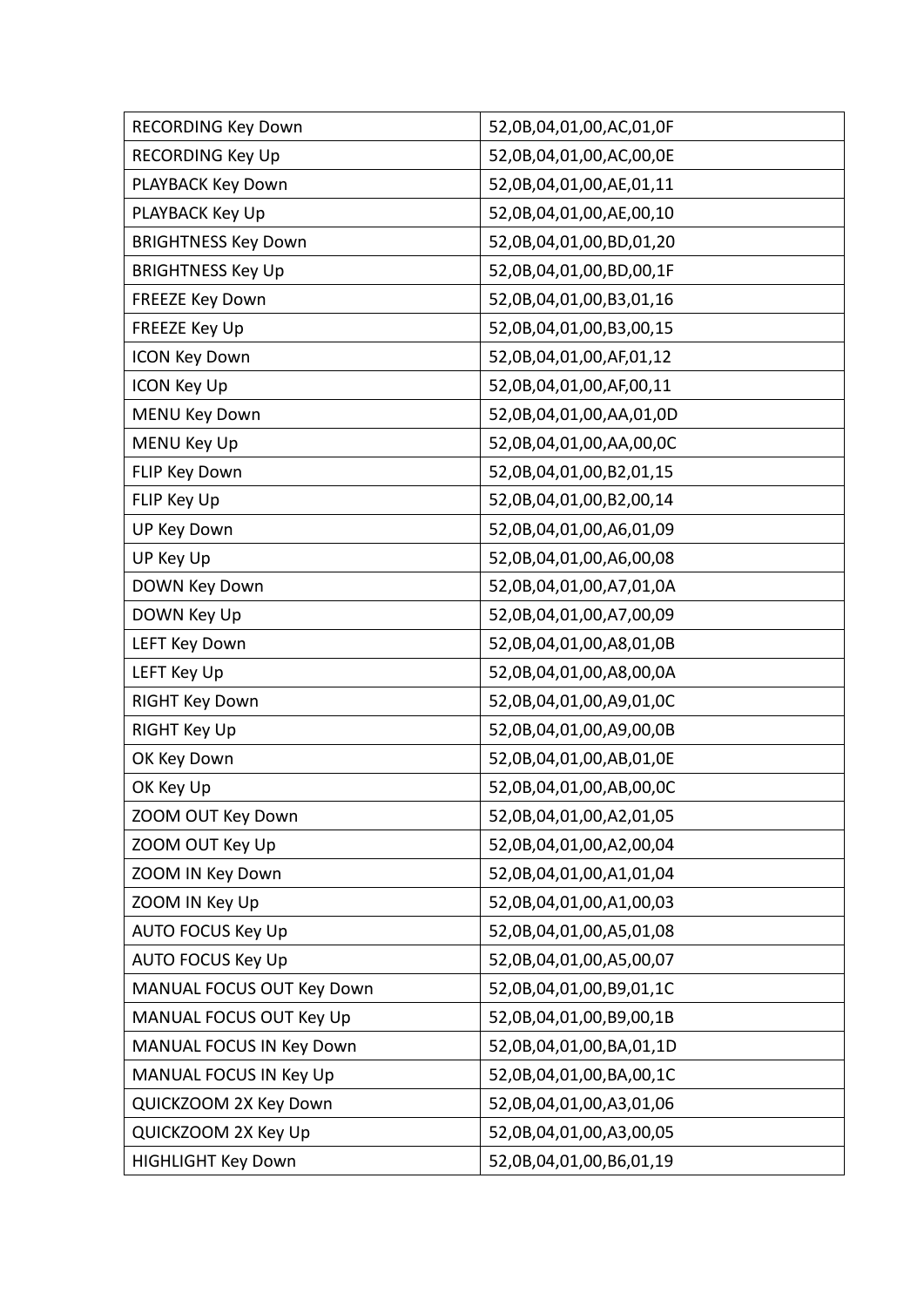| <b>HIGHLIGHT Key Up</b>     | 52,0B,04,01,00,B6,00,18 |
|-----------------------------|-------------------------|
| MASK Key Down               | 52,0B,04,01,00,B5,01,18 |
| MASK Key Up                 | 52,0B,04,01,00,B5,00,17 |
| <b>MACRO Key Down</b>       | 52,0B,04,01,00,A4,01,07 |
| MACRO Key Up                | 52,0B,04,01,00,A4,00,06 |
| SIZE Key Down               | 52,0B,04,01,00,B7,01,1A |
| SIZE Key Up                 | 52,0B,04,01,00,B7,00,19 |
| <b>COLOR Key Down</b>       | 52,0B,04,01,00,B8,01,1B |
| COLOR Key Up                | 52,0B,04,01,00,B8,00,1A |
| <b>VOLUME UP Key Down</b>   | 52,0B,04,01,00,B0,01,13 |
| <b>VOLUME UP Key Up</b>     | 52,0B,04,01,00,B0,00,12 |
| PIP Key Down                | 52,0B,04,01,00,B4,01,17 |
| PIP Key Up                  | 52,0B,04,01,00,B4,00,16 |
| <b>VOLUME DOWN Key Down</b> | 52,0B,04,01,00,B1,01,14 |
| <b>VOLUME DOWN Key Up</b>   | 52,0B,04,01,00,B1,00,13 |

| <b>Setting Function</b> | Code                    |
|-------------------------|-------------------------|
| <b>Effect Graphics</b>  | 52,0B,04,40,01,01,00,A3 |
| <b>Effect Text</b>      | 52,0B,04,40,01,01,01,A4 |
| Effect B&W              | 52,0B,04,40,01,01,02,A5 |
| <b>Effect Negative</b>  | 52,0B,04,40,01,01,03,A6 |
| <b>Effect Sketch</b>    | 52,0B,04,40,01,01,04,A7 |
| Image Size 0.8M         | 52,0B,04,40,01,03,00,A5 |
| Image Size 2M           | 52,0B,04,40,01,03,01,A6 |
| Image Size 5M           | 52,0B,04,40,01,03,02,A7 |
| Video Mode HQ           | 52,0B,04,40,01,04,01,A6 |
| Video Mode HFR          | 52,0B,04,40,01,04,01,A7 |

# **Get Format (Host command to Device)**

| Offset | Field           | Size(Byte) | Value  | Description                  |
|--------|-----------------|------------|--------|------------------------------|
|        | Send Code       |            | 52     | Host command to Device       |
|        | Type Code       |            | 0A     | Host get parameter to Device |
|        | DataLength code |            | 04     | The length of the data       |
| 3      | Data[0]Data[3]  | 4          | Group, | See the Command Table for    |
|        |                 |            | index, | reference                    |